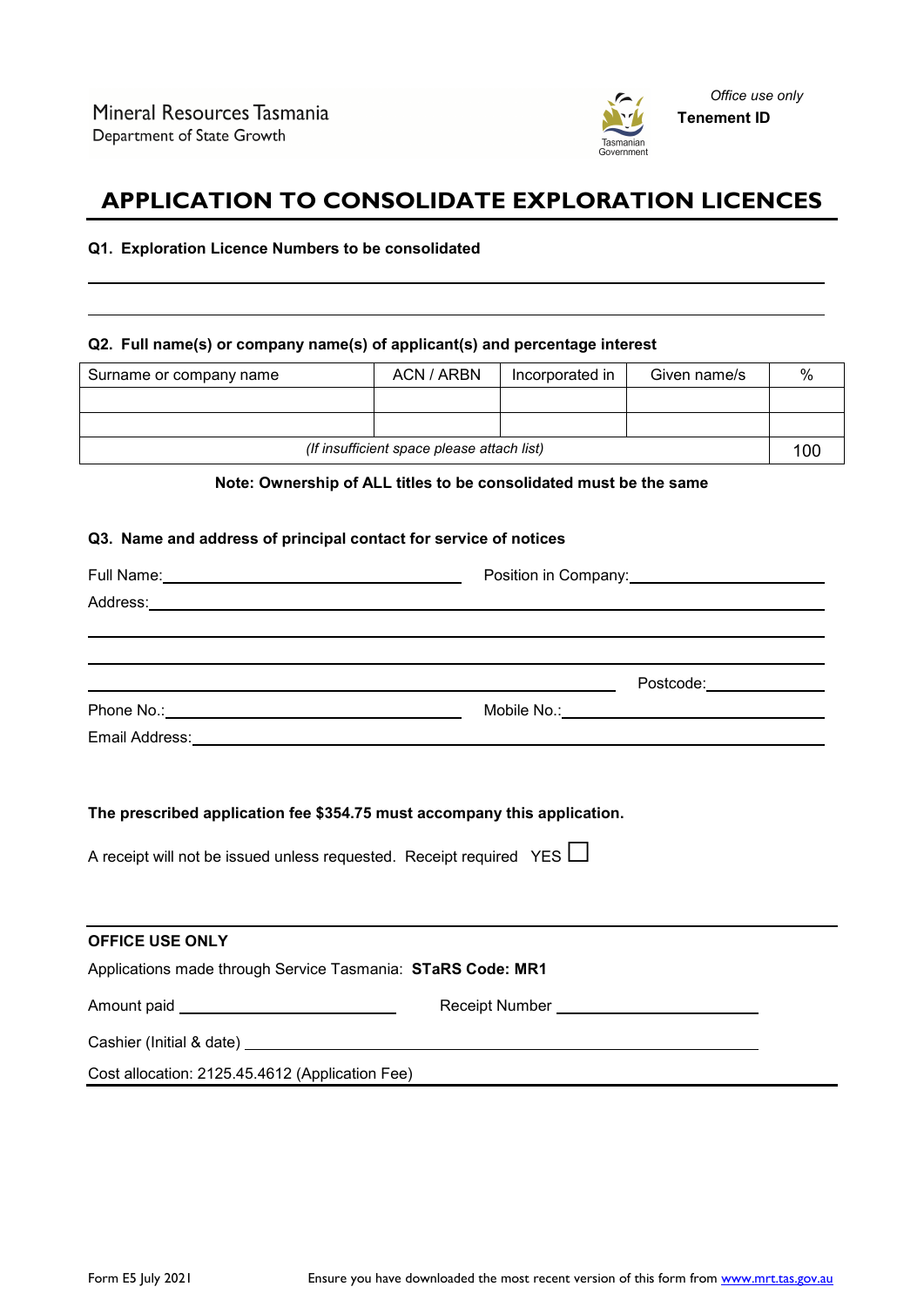## **Q4. Proposed exploration program and estimated expenditure (for the remaining term)**

Applicants are to outline their proposed exploration program for the remaining term.



NOTE: If the space provided is insufficient, numbered sheets of the same size as this page (i.e. A4) should be attached.

### **Q5. Signature on this application**

Applications may be lodged electronically, personally or delivered to the office of the Registrar of Mines by the applicant(s).

| Full Name of Applicant/s | Signatures of Applicant/s | Date |
|--------------------------|---------------------------|------|
|                          |                           |      |
|                          |                           |      |
|                          |                           |      |
|                          |                           |      |
|                          |                           |      |

#### **Note:**

If the lodging party is not the applicant (or where the applicant is a company, the Company Secretary or a Director of that company), written evidence must be provided that the lodging party is authorised to do so on behalf of the applicant, for example a signed statement on company letterhead.

| Consolidation:                              | Approved                                                                                                                   | <b>Refused</b> |                                                                                     |  |
|---------------------------------------------|----------------------------------------------------------------------------------------------------------------------------|----------------|-------------------------------------------------------------------------------------|--|
|                                             |                                                                                                                            |                | Date                                                                                |  |
| Conditions of approval:                     |                                                                                                                            |                |                                                                                     |  |
|                                             |                                                                                                                            |                | 1. That the licensee undertakes the works program as provided with this application |  |
| 2.                                          | <u>and the contract of the contract of the contract of the contract of the contract of the contract of the contract of</u> |                |                                                                                     |  |
| 3.                                          |                                                                                                                            |                |                                                                                     |  |
| Date applicant notified of approval/refusal |                                                                                                                            |                |                                                                                     |  |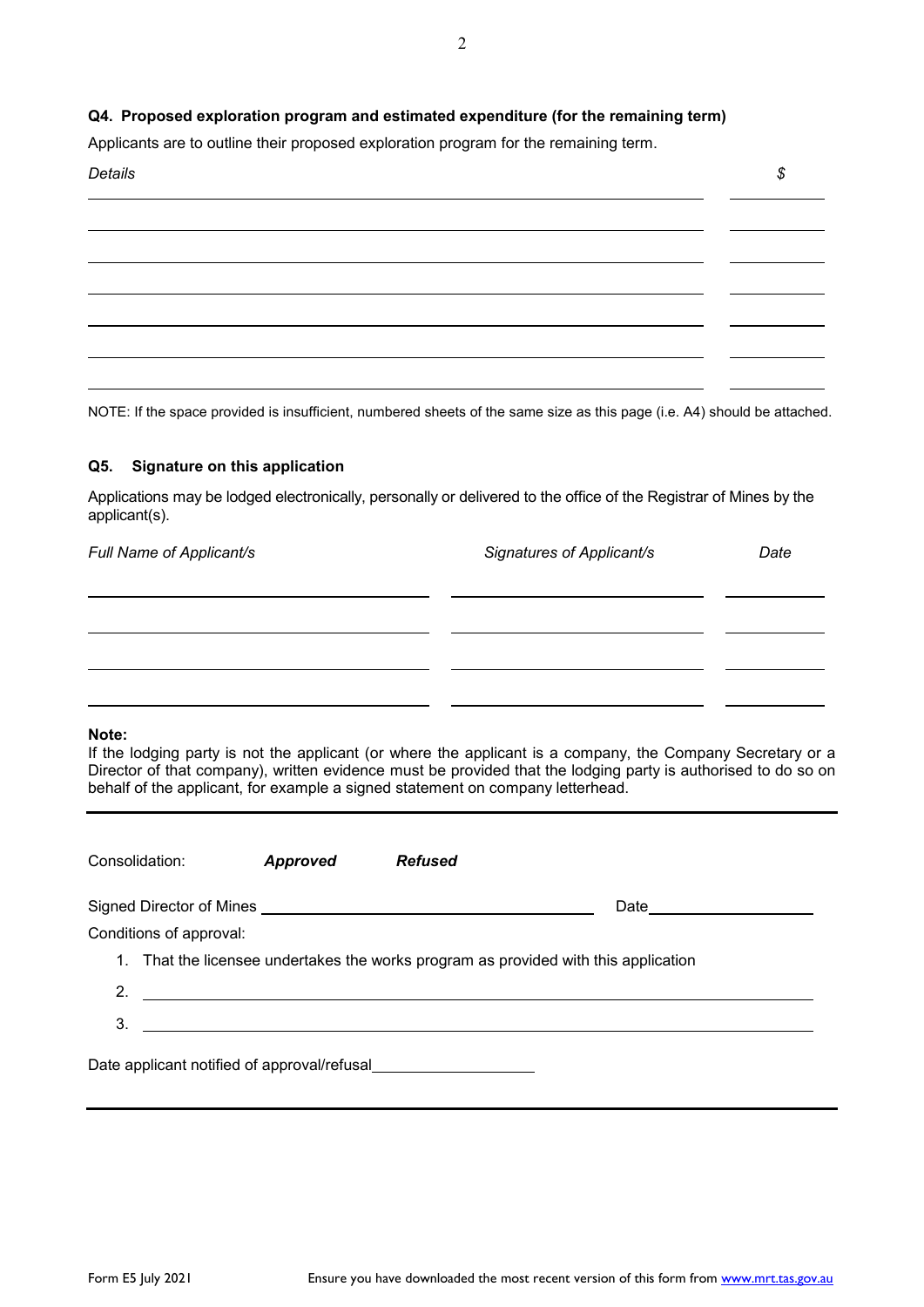# **CHECKLIST**

| The following must accompany the application:                                      | Please tick |
|------------------------------------------------------------------------------------|-------------|
| The licence documents to be consolidated.                                          |             |
| Proof of identity of applicant                                                     |             |
| Minimum age of 18 years if applicant is not a company.                             |             |
| e.g. — Individual – Photocopy of Driver's Licence, Passport                        |             |
| Company – Photocopy of Certificate of Incorporation or Australian Companies Number |             |
| (ACN) and list of directors/office holders                                         |             |
| Evidence that the person signing this application is authorised to do so<br>٠      |             |
| Prescribed Fee (Consolidation of exploration licence):                             | \$354.75    |